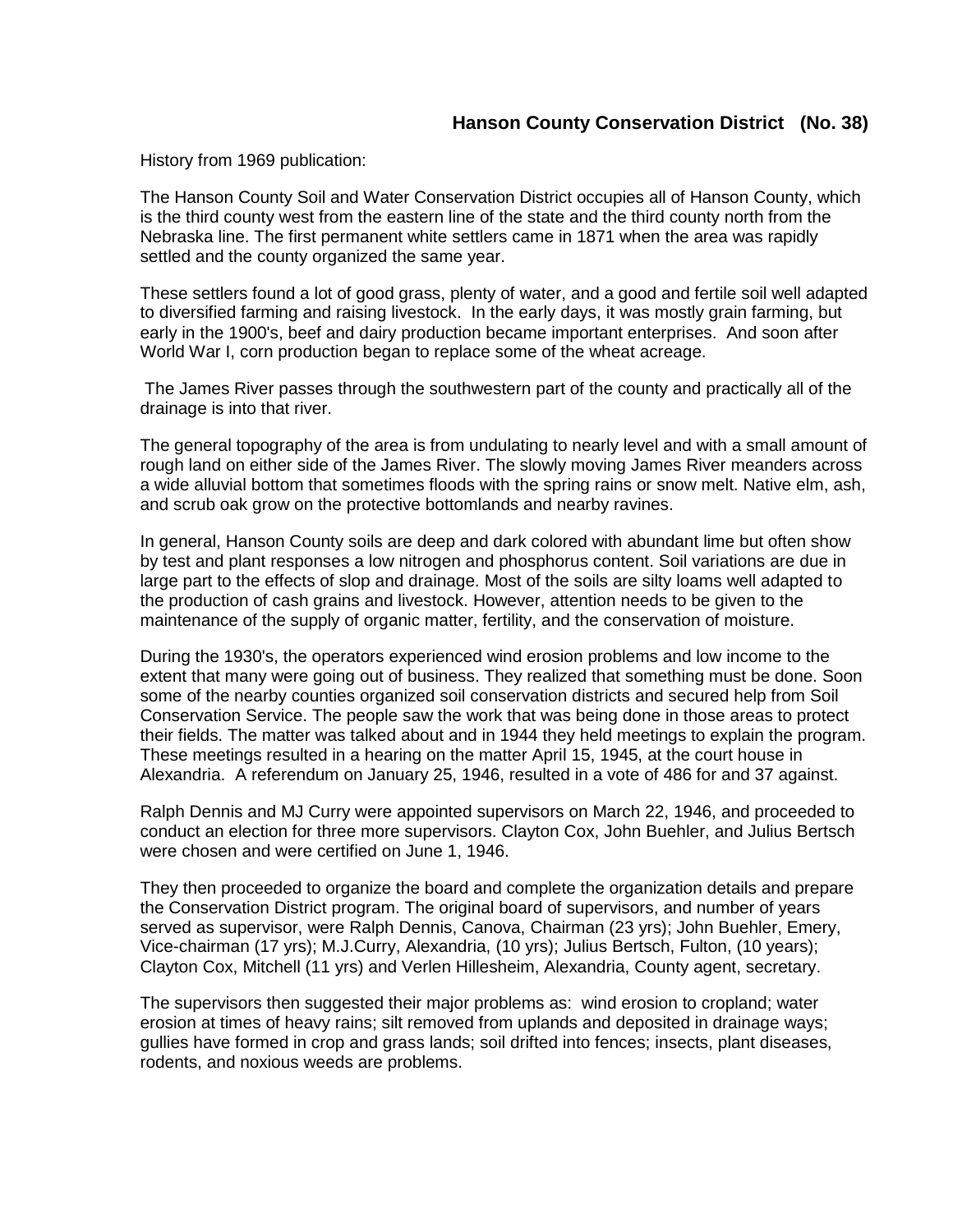They proposed to meet those problems, in so far as possible, through the use of: contouring, terracing, crop residue management, crop rotations, planting grasses, planting shelterbelts, grassed waterways, building farm ponds, using drainage ditches; and hay and pasture land plantings, wildlife habitat development.

Updated information provided in 2012:

On May 6, 1968 a certificate was issued to Hanson County Soil and Water Conservation District for inclusion of additional territory with the SD seal and signed by Alma Larson, Secretary of State. The Conservation District was enhanced by planning in their monthly meetings, giving awards for Cleanest tree planting, Best Wildlife Habitat, speech contests, poster contests, and highlighted by their annual awards banquet with special entertainment and speakers.

By 1970 they were celebrating their  $24<sup>th</sup>$  year of Conservation District on operations. It was then located in the Pitts Building on the west side at 430 Main St. in Alexandria. Accomplishments were 332 windbreaks, 332 Contour Furrow, 378 Farm Ponds, 412 Grassed waterways, 380 Farmstead Windbreaks, 602 Terraces 330 Contours. Grassed waterways were used to conserve soil and water erosion on sloping land.

1971 A 25<sup>th</sup> Anniversary banquet was held in the Alexandria Auditorium serving Hanson county buffalo meat.

1972 was a great year to be involved in conservation. District Cooperator Edward Fiala of Fulton and Supervisor Bert Terveen of Emery were among 106 national winners of the Goodyear Conservation Awards tour that included a fishing trip to the rubber reef, an artificial reef made of nearly 20,000 worn-out tires form the Marco Island, FL, inhabited by more than 33 species of fish. Award-winning conservationists took the Florida tour.

1971 Rural Environmental Assistance Program-over 100 SD farmers carried out measures to better manage animal waste. Interest increased by 1972. The rate of cost-sharing for these measures varies between 50 and 80 percent of the cost and the total payment limitation is \$2,500.

1972 Hanson Co was congratulated and certified Bovine Brucellosis Free. This is also the year Dutch Elm disease was prevalent in many areas.

Duane Butts, Hanson County received the National Assn. of County Agricultural Agents' .highest honor - the Distinguished Service Award - at the NCAA  $57<sup>th</sup>$  annual meeting. Less than 2 percent of the Sssociation's 5000 plus membership are chosen for this high honor.

During 1974, the Great Plains Program developed rapidly. By July 1, 1975, eleven contracts were in effect. The Great Plains contracts allowed the farmer to apply conservation treatment to his land in an orderly year by year basis. Many of these included dugouts, dams, wells, tree plantings, tame and native grass plantings, terracing, cross fencing and a host of wildlife practices. It also contained a wonderful quote from William Jennings Bryan said to be the silvertongued orator of the west. *"The great cities rest upon our broad and fertile plains. Burn down your cities and leave untouched your farms, and your cities will spring up again, as if by magic, but destroy your farms and the grass will grow in the streets of every city in the nation. Rich topsoil, like a man's character, can erode so gradually you don't notice until it is gone."*

1976 Hanson water project signup continues requesting "Good Intention fees"; collected to obtain an engineer to design a rural water system to provide water to all interested rural people. Persons owning property that may be developed in the future were encouraged to sign up.

In 1978 a unique park was developed. It is unique in its purpose to help people learn. This park is called the Quarry Bridge Outdoor Classroom. It is located along the James River, 3 miles south and 4 miles east of Mitchell or 7 miles west of Alexandria. It was once an old rock quarry and also has one of the first bridges built across the James River.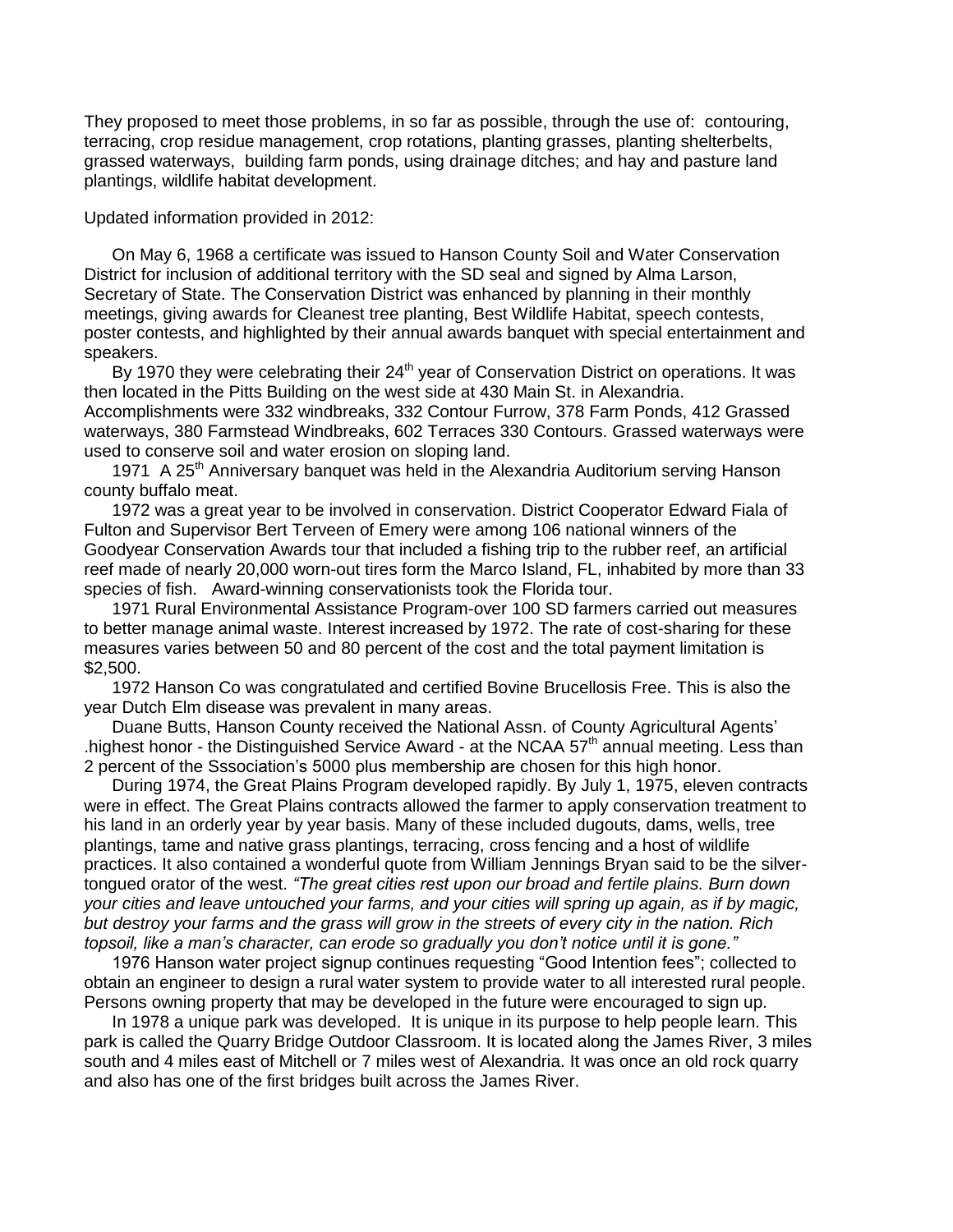March 1979: notice of Public Hearing on Ordinance for Erosion and Sediment Control in Hanson County. This ordinance, when adopted will set Conservation standards and soil loss limits for Hanson Co.

Hanson-Hutchinson 231 page soil survey released in book form with fold out pages Water development continues to be important as the U.S. Congress enacted the Clean Water Act of 1977. Locals were invited to learn more on how they could help in improving water quality. Hanson teamed with McCook County to sponsor Tillage demonstrations.

1980 a special study of the Lower James River Basin area has been authorized by the Soil Conservation Service. The study will identify soils that can be irrigated without damage to the soil resource. The study will include Aurora, Davison, Hanson, Hutchinson, Jerauld, Miner, Sanborn, and Yankton Counties.

Oct. 7, 1980 Hanson County Conservation District has announced the signing of a contract with the S. D. Dept. of Water and Natural Resources to develop a plan of action to improve water quality in Pierre Creek. This Pierre Creek Water Quality Project covers some 45,000 acres in Hanson County.

1981: Melvin Stevenson receives "Best Groomed Trees" award.

March 1982: Farmers were encouraged to plant less acreage. The program was crop specific. Only those who participated were eligible for target price protection and regular price supports or farmer-owned reserve loans. HCCD sponsors  $3<sup>rd</sup>$  Annual Arbor day activities. Conservation District surplus trees were sold at 25 cents. Drill rates 3.50 per acre, \$25.00 minimum.

1984: A new building was constructed on Main St. in Alexandria to house offices for Soil Conservation Office, County Nurse and County Extension Office.

1985: The landscape southeast of Alexandria has changed dramatically due to Hanson Conservation District & RC&D covering an old dumpsite with 5600 cubic yards of soil, then 2,500 cubic yards of topsoil. Several similar projects are being planned in Hanson County to stop erosion of our soils and prevent sedimentation of our lakes and streams.

1986: Wind and soil erosion continue to be a concern. The new Ridge Tillage system is encouraged among Hanson County. This required continuous row crops using a special "ridger" to sweep approximately an inch of soil to make a ridge 8-10 inches high. This is used with a combination of chemicals and cultivation being built up on the previous year's plantings. The area where the seed is planted usually warms up faster than the area with the residue cover therefore the corn or soybeans germinate faster. The area where the seed is planted has the herbicide banded and the area between the rows is cultivated.

A grade stabilization project was completed in 1986 after a road was threatened due to wash-out from very heavy rains 2 years earlier. It was funded by Hanson County, SCS and RC&D. The damage was 25' deep, 40' wide and 125' long. After the earthwork was completed, it was seeded and mulched to prevent further erosion.

Aug. 1988 is the first meeting for repairs to dams and spillways at Lake Hanson and Lake Fulton. No funds were available at that time. Trees were planted at \$1.80 per rod row. HCCD purchased their first tree storage cooler with help of matching State funds.

In 1989 Board Members were: Don Pueppke, chairman; Bert Terveen, vice-chairman; Chuck Easton, Ray Barber, Ed Engelmeyer, supervisors; Marvin Nelson, Technician; Steve Vleiger, District conservationist; Judy Peterson, office manager. A public forum was held by the Extension Service and Hanson CCD. SDS had identified the Pierre Creek watershed and Lake Hanson as the primary target for the required Hydrologic Unit in the county. At the meeting 10 problem areas were identified by local farmers and businessmen.

1990: HCCD Board met Game Fish & Parks about predator control. Coyotes have increased in the area. Ray Barber received recognition for 15 years on Hanson County Weed Board.

1993: Hanson CD partnered with US Fish & Wildlife, Ducks Unlimited and North American Wetland Council for constructing embankment ponds. These are dual purpose earthen dams.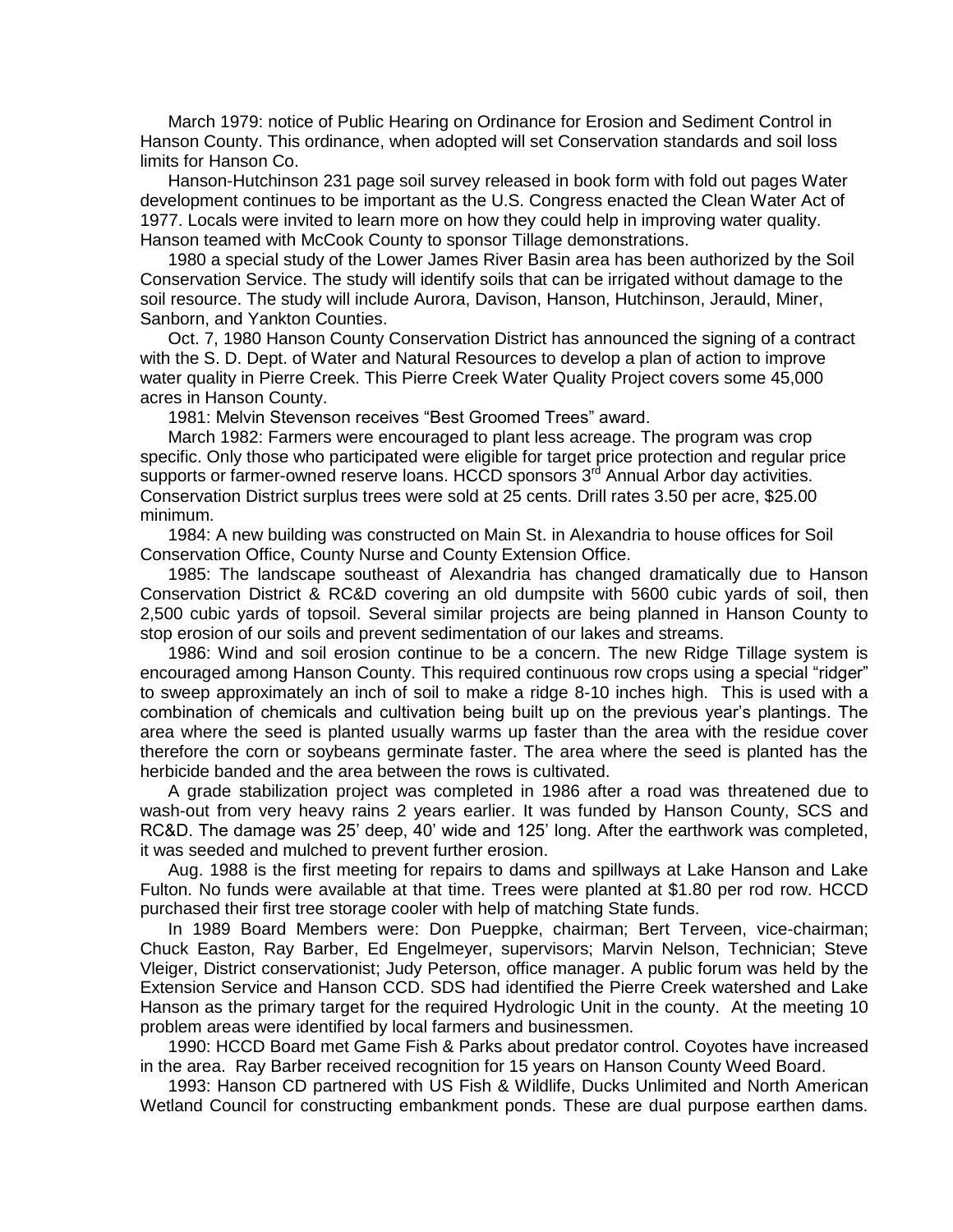The embankment pond offers the livestock water, provides wildlife habitat, and decreases erosion by slowing the speed of run-off water. The ponds are generally deep enough to support a fish population, especially if the pond is fed by a spring. USFWS will pay 75% of the cost of qualifying ponds. Allen Tuschen is awarded "clean tree award" County Agent reports to Hanson County Soil Conservation District

1994: Office manager Myra Schleich is instructed to check on cost of first computer for office. Scott McManus was chosen as the Cooperator of the Year. Millbrook Colony was awarded the Clean Tree Award. Ryan Bell received first place in the local speech contest.

1995: Rhonda Henglefelt is new office manager. Curtis Pueppke received the "Clean Tree Award". Bruce Terveen received the Cooperator of the Year award. Jessica Williams received first place in the speech contest.

1997: Robert and Joyce Smetana were chosen Cooperator of the Year. Loren Huber received the Clean Tree Award. Brandy Repp received first place in the local and  $3<sup>rd</sup>$  in the State speech Contest.

1998: Darrell Riggs received the Clean Tree Award for large planting and Scott McManus for the small planting. Art Jarding Jr. Family received the Cooperator of the Year award. Elizabeth Jarding received first place in local and  $3<sup>rd</sup>$  in the State Speech Contest. Lee Lassegard received Wildlife Cooperator of the Year award.

1999: Joe Bartscher, Cedar Lane Farms and Bob Raatz all received clean tree awards. Elizabeth Jarding received first place in local, second in Area and 4<sup>th</sup> in State Speech contest. Randy Musick received Wildlife Cooperator of the Year.

2000: Ed Miller, Dave Jansen and Jeff McEntee received Clean Tree Awards. Jim Marquardt received the Wildlife Cooperator of the year.

2001: Loren Huber and Dusty Rhodes received the Clean Tree Award. Gary Jarding and Curt Hart received Clean Tree Award with Fabric. Paul Iburg received Wildlife Cooperator of the Year. Greg Roskens received Conservation Farmer of the Year.

2002: Governor William Janklow declared April 26, 2002, Clarence "Ike" Kewley Day. Clarence was our equipment operator/tree planter for many years. Clean Tree awards were given to David Moe, Harold Wolf and John Scheuren.

2003: HCCD purchased land for a new building site February. The land needed to be filled in. Dan Allen received the Clean Tree Award. Dennis and Robin Brakke received the Wildlife Cooperator of the Year award. Lynn Schulz assumes Lake Hanson Project coordinator position. The Lake Hanson Board was formed under the supervision of HCCD comprised of: Tom Bell, Steve Pociask, Ed Henningsen, Jim Bridge, Marie Hanson and Rod Wolforth.

2004: Meetings continue on Lake Hanson Restoration Project with the Lake Hanson Association continuing to raise funds. Community Park Project has begun. A wide variety of trees, shrubs and garden perennials with a winding cement sidewalk now enhances our city center. American Legion donated a flag. Nathan Kafer is our new Service Forester in our area. Awards continue yearly for Wildlife Cooperator of the Year, Farmer of the Year and Clean Tree Award, as well as Soil & Moisture Clinics. Emerald Ash borer thought to be brought to Detroit on wood pallets from China is a looming threat. The new infestation started in central Indiana and was likely transferred on firewood to other states

2005: Janette Adams is the new General Manager Our new building construction and cement pouring is underway with many helpers from both our county colony members and county highway department. Our office is now located in our new building at 260  $10<sup>th</sup>$  St. on the north end of Alexandria and we have two tree coolers. Put fabric on 59.8 acres of trees, machine planted 63.2 acres of trees on 20 farms, planted 24,019 trees and planted grass on 567.9 acres

2008: Tony Cole is the new Manager

2009: Board agrees to sell off 1999 6' Tiller. Lake Hanson/Pierre Creek Restoration Project: project officer, Jeremy Schelhaas; Coordinator, Curt Hart. Election of Officers January 21, 2009: